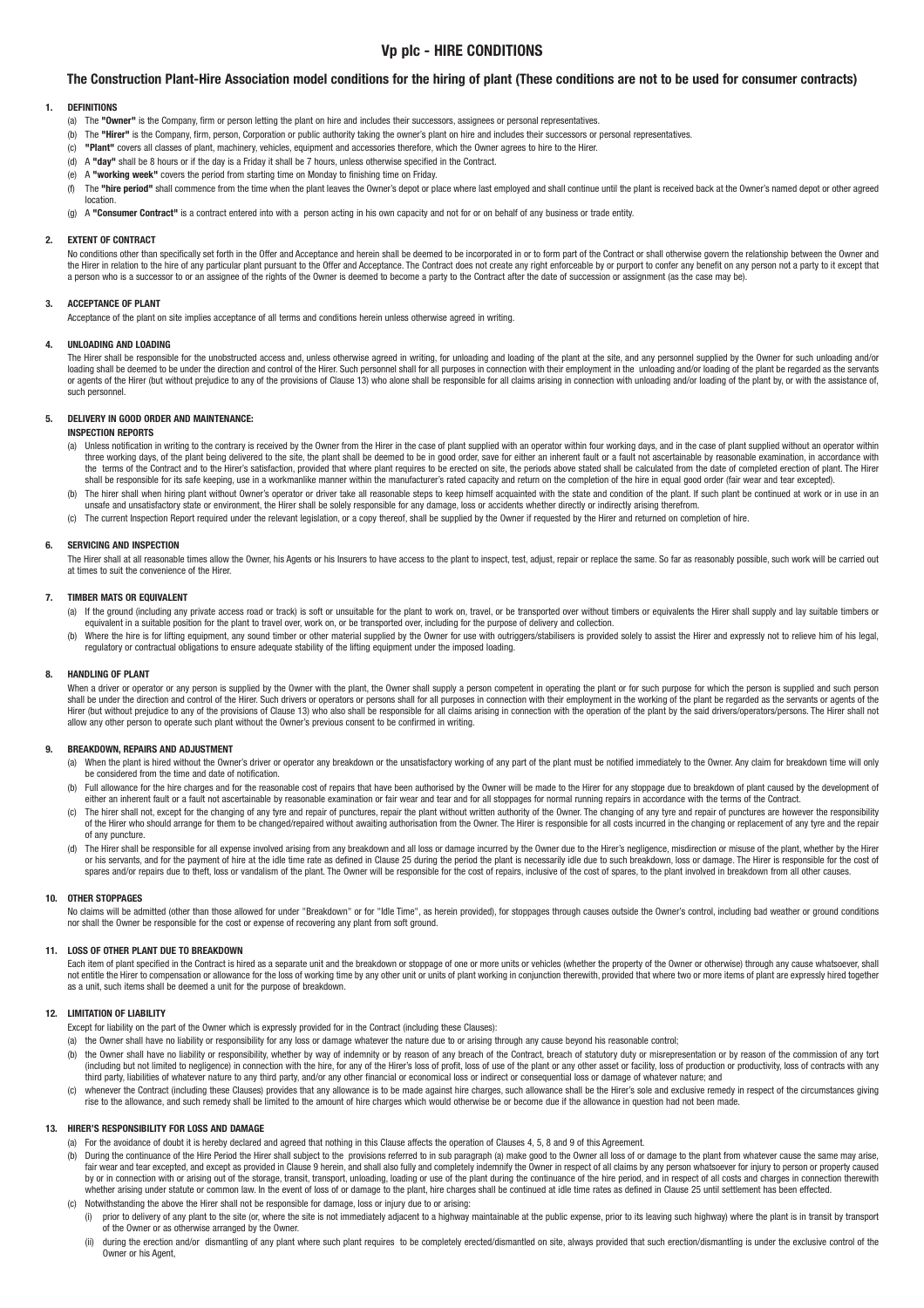- (iii) after the plant has been removed from the site and is in transit on a highway maintainable at the public expense (or where the site is not immediately adjacent to a highway maintainable at the public expense after it has joined such highway) to the Owner by transport of the Owner or as otherwise arranged by the Owner,
- (iv) where plant is travelling to or from a site on a highway maintainable at the public expense (or, where the site is not immediately adjacent to a highway maintainable at the public expense, prior to its leaving or after its joining such highway) under its own power with a driver supplied by the Owner.

## **14. NOTICE OF ACCIDENTS**

If the plant is involved in any accident resulting in injury to persons or damage to property, immediate notice must be given to the Owner by telephone and confirmed in writing to the Owner's office. In relation to any cla in respect of which the Hirer is not bound fully to indemnify the Owner, no admission, offer, promise of payment or indemnity shall be made by the Hirer without the Owner's consent in writing.

## **15. RE-HIRING ETC.**

The plant or any part thereof shall not be re-hired, sub-let, or lent to any third party without the written permission of the Owner.

## **16. CHANGE OF SITE**

The plant shall not be moved from the site to which it was delivered or consigned without the written permission of the Owner.

### **17. RETURN OF PLANT FOR REPAIRS**

If during the hire period the Owner decides that urgent repairs to the plant are necessary he may arrange for such repairs to be carried out on site or at any location of his nomination. In that event the Owner shall be  $\alpha$  obliged to replace the plant with similar plant if available, the Owner (but without prejudice to any of the provisions of Clauses 9 and/or 13) paying all transport charges involved. In the event of the Owner being u replace the plant he shall be entitled to determine the Contract forthwith (but without prejudice to any of the provisions of Clauses 9 and/or 13) by giving written notice to the Hirer. If such determination occurs: (a) within three months from the commencement of hire, the Owner (but without prejudice to any of the provisions of Clauses 9 and/or 13) shall pay all transport charges involved, or,

(b) more than three months from the commencement of hire, the Owner (but without prejudice to any of the provisions of Clauses 9 and/or 13) shall be liable only for the cost of reloading and return transport.

## **18. BASIS OF CHARGING**

- (a) The Hirer shall render to the Owner for each week an accurate statement of the number of hours the plant has worked each day. Where the plant is accompanied by the Owner's driver or operator, the Hirer shall sign the employee's Time Record Sheets. The signature of the Hirer's representative shall bind the Hirer to accept the hours shown on the Time Record Sheets.
- (b) Full allowance will be made for breakdown periods resulting from mechanical or electrical faults or absence of driver or operator supplied by the Owner except where breakdown is due to acts or omissions of third parties and/or Hirer's misuse, misdirection or negligence, subject however to the provisions of Clause 8 of this Agreement.
- (c) Breakdown time in respect of such periods shall be allowed for not more than 8 hours Monday to Thursday and not more than 7 hours on Friday less the actual hours worked.
- (d) Plant shall be hired out either:
- (i) for a stated minimum number of hours per day or per week or,
- (ii) without any qualification as to minimum hours. Odd days at the beginning and at the end of the hire period shall be charged pro rata.
- Stoppages due to changing of tyres and repairs to punctures will be chargeable as working time up to a maximum of 2 hours for any one stoppage and any excess will be charged for at the appropriate idle time rates. (f) In the case of plant which requires to be dismantled for the purpose of transportation, if the Owner agrees to a modification of the hire charge for the period required for assembling on site and dismantling upon completion of hire, such modification of the hire charge and the period for which it shall apply shall be stated on the Hire Contract.

### **19. PLANT HIRED ON A DAILY BASIS WITHOUT QUALIFICATION AS TO HOURS**

The full daily rate will be charged on a daily basis irrespective of the hours worked except in the case of breakdown for which the Owner is responsible, when the actual hours worked will be charged pro rata of the average working day. No hire charge shall be made for Saturday and/or Sunday unless the plant is actually worked.

## **20. PLANT HIRED BY THE WEEK OR MONTH WITHOUT QUALIFICATIONS AS TO HOURS**

The weekly or monthly rate shall be charged irrespective of the number of hours worked, except in the case of breakdown for which the Owner is responsible when an allowance pro rata of the agreed weekly rate or pro rata of the agreed monthly rate will be made for each full working day broken down calculated to the nearest half working day.

### **21. PLANT HIRED BY THE WEEK OR THE HOUR FOR A MINIMUM OF 39 HOURS PER WEEK**

If no breakdown occurs, the full hire for the minimum period in the Contract will be charged and an additional pro rata charge will be made for hours worked in excess of such minimum period. Allowance will be made for breakdowns up to 8 hours except on Fridays when the allowance will be up to 7 hours providing always that where the actual hours worked are in excess of the minimum period less breakdown time, the actual hours<br>worked shall holiday occurring in such week, provided that the plant does not work on the holiday.

#### **22. "ALL-IN" RATES**

Where "All-In" rates are charged by agreement the minimum period shall be as defined in the Contract and in accordance with the hire rates and terms contained therein, subject to the provisions of Clause 26.

## **23. COMMENCEMENT AND TERMINATION OF HIRE (TRANSPORT OF PLANT)**

- (a) The hire period shall commence from the time when the plant leaves the Owner's depot or place where last employed and shall continue until the plant is received back at the Owner's named depot or other agreed location but an allowance shall be made of not more than one day's hire charge each way for travelling time. If the plant is used on the day of travelling, full hire rate shall be paid for the period of use on that day. If more than one day be properly and unavoidably occupied in transporting the plant, a hire charge at idle time rates shall be payable for such extra time, provided that where plant is hired for a total period of less than one week, the full hire rate shall be paid from the date of despatch to the date of return to the Owner's named depot or other agreed location.
- (b) An allowance of not more than one day's travelling time shall be allowed when the plant is travelling to a site other than that specified in the Contract provided that:
	- (i) consent to such transfer has been given by the Owner under Clause 16, and,
	- $(iii)$  the plant is moved by means other than under its own power, and
	- (iii) the plant shall have been on the site specified in the Contract or on any other site to which consent to transfer has been given under Clause 16 for a period of at least 14 days.

### **24. NOTICE OF TERMINATION OF CONTRACT**

Where the period of hire is indeterminate or having been defined becomes indeterminate the Contract shall be determinable by seven days notice in writing given by either party to the other except in cases where the plant has been lost or damaged. Notwithstanding that the Owner may have agreed to accept less than 7 days notice of termination, the Hirer's obligations under Clause 13 shall continue until the plant is returned to the Owner in accordance with Clause 31 or until the Owner has collected the plant within the 7 days following the acceptance of short notice. Oral notice given by the Hirer to the Owner's driver or operator shall not be deemed to constitute compliance with the provisions of this Clause.

## **25. IDLE TIME**

When the plant is prevented by prolonged inclement weather from working for a complete week, the charge shall be two thirds of the hire rate or such other idle time rate as is stated in the Offer. If the plant works for an time during the guaranteed hire period then the whole of that guaranteed minimum period shall be charged as working time. In any case no period less than one day shall be reckoned as idle time save for as provided for<br>in C

## **26. WAGES AND OTHER CHARGEABLE ITEMS RELATING TO DRIVERS AND OPERATORS OF PLANT**

All chargeable items shall be paid by the Hirer at the rates contracted save that any subsequent increases before and/or during the hire period arising from awards under any wage agreements and/or from increases in the employer's statutory contribution shall be charged as additions at cost by the Owner and shall be admitted and paid by the Hirer.

## **27. TRAVELLING TIME AND FARES**

Travelling time and fares for drivers, operators and any person supplied by the Owner, similar expenses incurred at the beginning and end of the hire period and where appropriate return fare of the diver, operator and any<br> maintenance of plant, unless necessitated by the Hirer's negligence, misdirection or misuse of the plant.

## **28. FUEL, OIL AND GREASE**

Fuel, oil and grease shall, when supplied by the Owner, be charged at net cost or an agreed estimate of net cost, and when supplied by the Hirer, shall be of a grade or type specified by the Owner.

### **29. SHARPENING DRILLS/STEELS ETC.**

The cost of re-sharpening shall be borne by the Hirer.

## **30. OWNER'S NAME PLATES**

The Hirer shall not remove, deface or cover up the Owner's name plate or mark on the plant indicating that it is his property.

### **31. TRANSPORT**

The Hirer shall pay the cost of and if required by the Owner, arrange transport of, the plant from the Owner's depot or other agreed location to the site and return to named depot or other agreed location on completion of the hire period.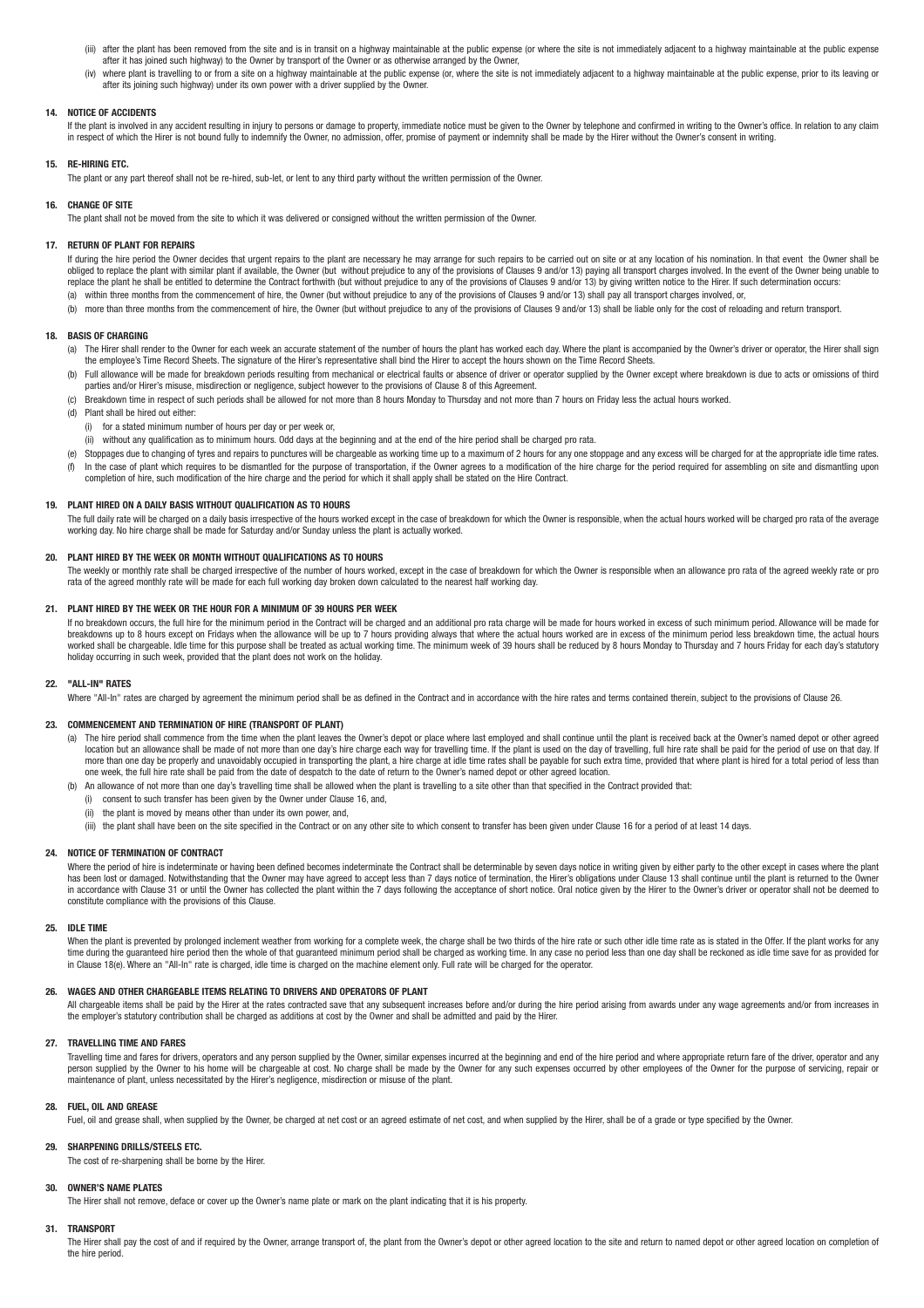### **32. GOVERNMENT REGULATIONS**

The Hirer will be responsible for compliance with relevant regulations issued by the Government or Local Authorities, including regulations under the Factories Acts, Health and Safety at Work Act etc and observance of the Road Traffic Acts should they apply, including the cost of Road Fund Licences and any insurances made necessary thereby, save that if and during such time as the plant is travelling, whether for full or part journey from Owner to site and site to Owner under its own power with a driver supplied by the Owner, the Owner and not the Hirer shall be responsible as aforesaid.

### **33. PROTECTION OF OWNER'S RIGHTS**

- (a) The Hirer shall not re-hire, sell, mortgage, charge, pledge, part with possession of or otherwise deal with the plant except as provided under Clause 15 and shall protect the same against distress, execution or seizure and shall indemnify the Owner against all losses, damage, costs, charges and expenses arising as a direct result of any failure to observe and perform this condition except in the event of Government requisition.
- (b) If the Hirer makes default in punctual payment of any sum due to the Owner for hire of plant or other charges or shall fail to observe and perform the terms and conditions of this Contract, or if the Hirer shall suffer Regeneration Act 1996 or any amendment or re-enactment thereof for the time being in force; or shall do or cause to be done or permit or suffer any act or thing whereby the Owner's rights in the plant may be prejudiced or put into jeopardy, this Contract may forthwith be determined by notice from the Owner to the Hirer (not withstanding that the Owner may have waived some previous default or matter or the same or a like nature). The Contract shall thereupon be deemed determined by reason of the Hirer's breach and it shall be lawful for the Owner to retake possession of the said plant and for that purpose enter into or upon any premises where the same may be and the determination of the hiring under this Condition shall not affect the right of the Owner to recover from the Hirer any monies due to the Owner under the Contract or any of  $t_{\rm{max}}$  the Owner's rights and remedies. In particular, without limitation, the Owner shall be entitled to claim the hire charges outstanding as at the date of determination of the hire under this clause, return transpo under clause 31, and damages for the Hirer's actual or deemed breach of the Contract under this Clause.

#### **34. CHANGES IN NORMAL WORKING WEEK**

The foregoing provisions have been framed upon the basis of the Hirer working a 5-day week of 39 hours; it is hereby agreed that in the event of:

- (a) there being any change in the normal weekly hours in the industry in which the Hirer is engaged or,
- (b) the Contract being made with reference to a 5 day week of other than 39 hours.
- Clauses 1(d) and (e), 18(c) and (d), 20 and (in repard to breakdown allowance and reduction for statutory holidays) 21 shall be deemed to be modified conformably and in the event of an alteration in the normal weekly working hours in the said industry the "Hire Rates and Terms" of plant hired for a minimum weekly or daily period shall be varied pro rata.

#### **35. DISPUTE RESOLUTION**

- (a) If the original site is in England or Wales, the proper law of the Contract shall be English law. If the original site is in Scotland, the Contract shall in all respects be construed and operated as a Scottish contract shall be interpreted in accordance with Scots law. If the original site is in Northern Ireland, the proper law of the Contract shall be Northern Ireland law.
- The Scheme for Construction Contracts contained in the Scheme for Construction Contracts (England and Wales) Regulations 1998, or any amendment or re-enactment thereof for the time being in force, shall apply to the Contract. The person (if any) specified in the Contract to act as adjudicator may be named in the Offer. The specified nominating body to select adjudicators shall be the Construction Plant Hire Association acting by its President or Chief Executive for the time being. In paragraph 21 of the Scheme "this paragraph" shall be deleted and "paragraph 20" substituted.
- c) The Owner and the Hirer shall comply forthwith with any decision of the adjudicator; and shall submit to summary judgement and enforcement (and/or, under Scots law, shall consent to a motion for summary decree<br>and submi to register a decision of the adjudicator for execution in the Books of Council and Session, any other party shall, on being requested to do so, forthwith consent to such registration by subscribing the decision before a witness.

## **VP PLC TERMS OF PAYMENT AND SPECIAL CONDITIONS**

The sections above represent the Construction Plant-hire Association ("CPA") Model Conditions. The special conditions below ("Special Conditions") and the CPA Model conditions above ("Model Conditions") (together with all of the columents referred to therein) constitute the entire agreement between the parties with respect to all matters referred to herein and all other understandings, agreements, warranties, conditions, terms or representa whether expressed or implied (whether by statute, common law or otherwise) are excluded to the fullest extent permitted by law. The Hirer agrees that it will have no remedy in respect of any untrue statement innocently or negligently made by or on behalf of the Owner prior to entering into the Contract, whether such statement was made orally or in writing, but nothing in the Model Conditions or the Special Conditions shall exclude or limit liability of the Owner for fraudulent misrepresentation.

Nothing in these Special Conditions or the CPA Model Conditions shall exclude or limit the Owners liability to an individual for death or personal injury caused by the Owner's negligence.

In the event of any conflict or inconsistency between these Special Conditions and the Model Conditions, the Special Conditions shall prevail. The Model Conditions and Special Conditions take precedence over the Hirer's conditions of purchase unless otherwise agreed to in writing by the Owner.

### **36. DEFINITIONS**

"Contract" means a legally enforceable contract entered into between the Owner and the Hirer for the hire of Plant pursuant to the Model Conditions and the Special Conditions.

"Force Majeure" means any event affecting the performance of any provision of the Contract arising from or attributable to acts, events, omissions or accidents which are beyond the reasonable control of the Owner including but without limitation, any abnormally inclement weather, flood, lightning, storm, fire, explosion, earthquake, subsidence, structural damage, epidemic or other natural physical disaster, failure or shortage of p supplies, war, military operations, riot, crowd disorder, strike, terrorist action, civil commotion and any legislation, regulation, ruling or omissions (including failure to grant any necessary permissions) of any relevan government, court or authority.

### **37. BREACH OF CONTRACT**

- (a) The Owner may terminate any contract for the hire of plant ("Contract") forthwith at any time, without prejudice to any other claim or right the Owner may make or exercise, if the Hirer shall commit any breach of Contract or if any distress or execution shall be levied on the Hirer or if any application is made for an interim order in respect of it's affairs under the Insolvency Act 1986 or any superseding legislation or if the Hir shall enter into any negotiations for arrangement or composition with it's creditors or commit any act of bankruptcy or die or if any petition in bankruptcy or for an administration order shall be presented against it or if the Hirer gives notice of a creditors' meeting under section 98 of the Insolvency Act 1986 or any superseding legislation, or if any resolution is proposed or petition presented to wind up the Hirer (otherwise than for the purpose of a solvent amalgamation or reconstruction where the resulting entity assumes all of the obligations of the Hirer under the Contract) or if the receiver of the Hirer's assets or undertaking or any part thereof shall be appointed or if the Hirer becomes subject to an administration order.
- (b) Without prejudice to the Owner's other rights and remedies on termination of a Contract under Clause 37(a) above, the Owner's consent to the Hirer's possession of the Plant shall terminate immediately, the Hirer shall which be borne by the Hirer) and the Hirer shall forthwith pay to the Owner all charges owing in respect of the Plant (whether invoiced or not).

### **38. LIMITATION OF LIABILITY**

Without prejudice to the other Special Conditions and Model Conditions, in the event that the Owner is held to be liable for any loss, expenditure or damage however arising in connection with the hire of Plant, such liabil shall be limited to the total hire charges (if any) (excluding VAT) received by the Owner from the Hirer in respect of the unit of Plant which has caused such loss, expenditure or damage or to which such loss, expenditure or damage is related.

#### **39. WARRANTIES**

- (a) Save as expressly provided in these Special Conditions and Model Conditions the Owner does not make any representation concerning the condition, performance, qualities or fitness for a particular or any purpose of the Plant.
- (b) All drawings, illustrations, designs, plans, performance figures, computations, descriptions, weights and measurements supplied by the Owner to the Hirer are approximations only and shall not form part of the contract of hire between the Owner and the Hirer.
- (c) The Hirer warrants that all information and data supplied to the Owner by the Hirer, its agents or representatives, is accurate and fully comprehensive for the purpose of fulfilling the contract of hire between the Owner and Hirer.
- (d) The Hirer is relying on his own skill and judgement in relation to the Plant irrespective of any knowledge which the Owner or its servants or agents may possess or any representation the Owner or its servants or<br>agents

### **40. SPECIFICATIONS**

- (a) The advice and suggested configurations given in support of the Plant is unless expressly agreed to the contrary given gratuitously and based solely on the information provided by the Hirer.
- (b) No attempt is or can be made to check the validity of any information provided by the Hirer or ascertain what further information should be taken into account and accordingly any configurations are suggested only. The Hirer must verify and be satisfied with the completeness of the information provided to the Owner and to ascertain the accuracy and validity of the interpretation of information presented by the Owner to the Hirer and whether the suggested configuration can be utilised on the relevant project either safely or at all. Accordingly the Hirer must rely on his own skill and judgement and no liability shall be attached to the Owner in respect to any loss injury or damage of any kind whatsoever should the configuration be proven unsuitable
- unstable or unworkable except for death or personal injury resulting from the Owner's negligence. (c) Any changes to site conditions or other information provided by the Hirer must be notified in writing to the Owner immediately. The Owner reserves the right to nullify and withdraw the advice or configurations without
- notice for any changes to information either notified or otherwise. If the Hirer fails to notify the Owner of such changes the Owner takes no further responsibility whatsoever for the continued use of the Plant.

#### **41. RECEIPT OF PLANT**

The acceptance or use of the Plant by or on behalf of the Hirer shall be conclusive evidence that the Plant was delivered in a satisfactory condition accompanied by all the necessary operating instructions and other litera necessary for the safe and correct use of the Plant.